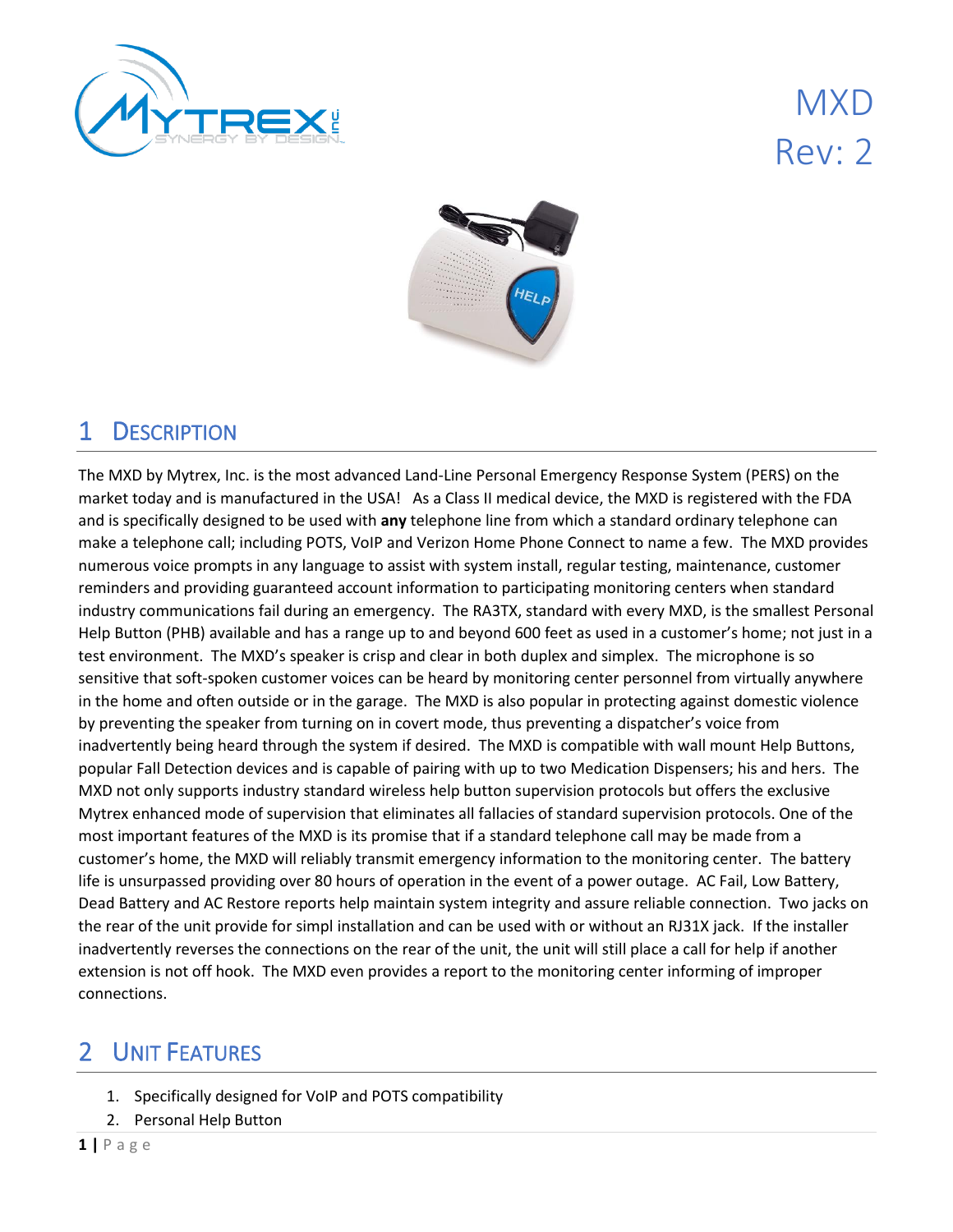- a. Long PHB range (over 600 feet)
- b. PHB battery monitored
- c. One-Touch PHB
- d. Soft-Touch PHB option
- e. Break-Away lanyard
- f. Wristband option
- g. Waterproof (UL Tested)
- 3. Unequaled Two-Way Voice Capability
	- a. Microphone sensitivity
	- b. Speech clarity
- 4. Provisioned for Two-way Voice Pendant (2WVP)
- 5. 16 PHBs, Wall Mount Help Buttons or Fall Detectors with HELP button
- 6. Two Medication Dispensers
- 7. Provisioned for:
	- a. Eight Smoke Detector zones
	- b. Eight Carbon Monoxide zones
	- c. Eight Supervised wall mount PHB zones
- 8. Base Unit Battery
	- a. Up to 80 hours of battery operation
	- b. Battery over-charge, under-charge and over discharge protection and reporting
	- c. Live capacity battery monitoring
	- d. Low, dead and bad battery reporting
- 9. Up to 123 programmable primary reporting telephone numbers (one for each individual alarm if desired)
- 10. Up to 123 programmable secondary reporting telephone numbers (one for each individual alarm if desired)
- 11. One telephone number for voice signaling if primary and secondary telephone numbers fail
- 12. Large base unit HELP button
- 13. Small base unit footprint
- 14. Non-intrusive LED status indicator
- 15. Wall mountable
- 16. Field upgradeable firmware
- 17. Demo mode
- 18. Direct to Responder mode
- 19. Can override blocked caller ID during calls to monitoring center
- 20. Can prepend dial access codes at beginning of dialing
- 21. Can disable Call Waiting during calls to monitoring center
- 22. Programmable parameters (remotely or directly at the unit)
	- a. Using DTMF telephone
	- b. Using GUI
- 23. RJ31X and Line Grabber compatible
- 24. Four alarm queuing modes
- 25. Programmable dialing delay after alarm activation
- 26. Smart DTMF Dial
- 27. Programmable Line Seize period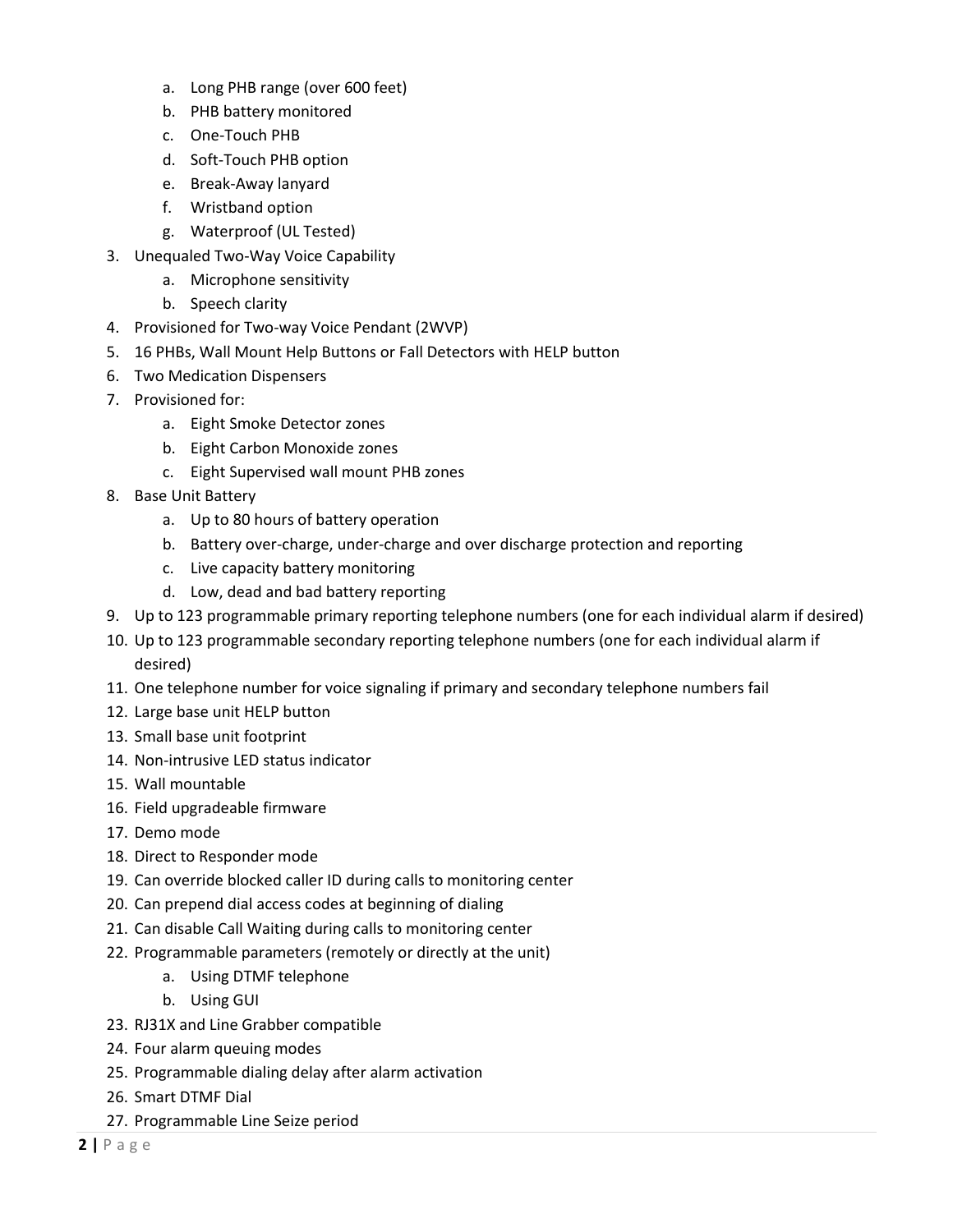- 28. Programmable pause delay during dial
- 29. Enhanced two-way voice management
	- a. Programmable DTMF voice commands
	- b. One or two-digit voice disconnect commands
	- c. Programmable microphone cutout intervals
	- d. Programmable voice disconnect warning
	- e. Voice command acknowledgements
	- f. Learn (pair) new PHB in voice mode
	- g. PHB battery status interrogation during voice mode
	- h. Queued alarm reporting during voice mode
	- i. Programmable automatic report back delay
	- j. Range test mode
	- k. Set automatic voice test time
- 30. Programmable line signaling levels
- 31. Regulatory
	- a. FDA listed as a Class II Medical Device
	- b. FCC part 15 (B) & (D) and Part 68 registered
	- c. NRTL Tested against (Intertek Testing Laboratory, ETL):
		- i. UL1635 Digital Alarm Communicators listed
		- ii. UL1637 Homecare Signaling Device listed
		- iii. Industry Canada CSA C22:.2#205:2012 listed

#### 3 DEALER FEATURES

- 1. Private label
- 2. Ease of installation
	- a. Range Test Mode
	- b. Monitor Mode
	- c. Easy PHB programming
	- d. Reversed telephone connection
		- i. Reports reversed telephone connection
		- ii. Allows alarm signals even with reversed telephone connections
- 3. Remote and local programming with voice prompts using a DTMF telephone
- 4. Remote and local programming with easy to use GUI interface
- 5. Repairable by dealer (saves shipping costs)
- 6. Easy to 'LEARN' a new PHB through telephone support or voice mode
- 7. Low cost of ownership/maintenance
- 8. Demo Mode
- 9. Battery bench test mode
- 10. Custom packaging available
- 11. Programmable automatic voice testing (1 to 255 days)
- 12. Programmable automatic dial testing (1 to 255 days)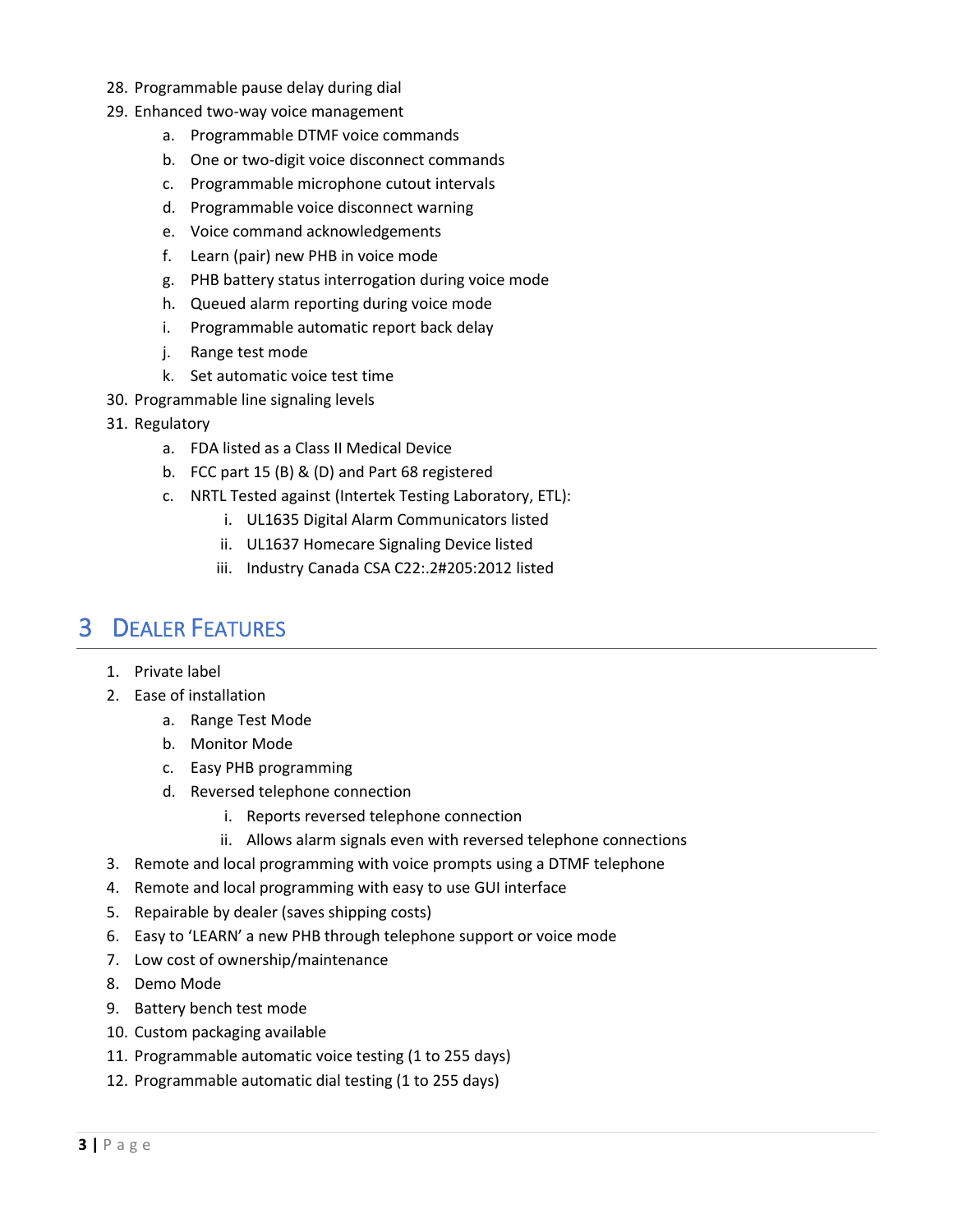### 4 USER FEATURES

- 1. Multiple language voice messages/prompts
- 2. Domestic violence
- 3. VoIP compatible
- 4. Small footprint and aesthetically pleasing
- 5. Clear audio
- 6. Ultra-sensitive microphone

### 5 MONITORING FEATURES

- 1. Popular signaling formats with programmable timing
- 2. Proprietary signaling capable
- 3. Voice signaling capable
- 4. Up to 12-digit account code reporting
- 5. Unit serial number may be substituted for account code reporting
- 6. One, two or three-digit alarm code reporting
- 7. Zero or one-digit checksum
- 8. Four programmable alarm queuing modes
- 9. Programmable two-way voice commands
- 10. AC power status indicated with every DTMF two-way voice command
- 11. Easy to 'LEARN' a new PHB while in two-way voice mode
- 12. Easy to enter personalization mode while in two-way voice mode
- 13. Queued alarms easily reported in two-way voice mode
- 14. Talk/Listen toggle in two-way voice mode for increased microphone sensitivity
- 15. Selectable microphone gain by dispatcher

#### 6 REPORTING FORMATS

- 1. Contact ID
- 2. Account + Alarm + Checksum
	- a. DTMF, Pulse (10, 20 or 40 PPS), 1200 Baud FSK, RADTS,
		- i. Formats Account Code + Alarm Code + Checksum
			- 1. 3 to 12-digit Account Code or Unit Serial Number
			- 2. 1 to 3-digit Alarm Code
			- 3. 0 or 2-digit Checksum
- 3. Mytrex MXD Format
- 4. VRI Digi100
- 5. Voice Signaling
	- a. Account Code or Serial Number + Alarm Code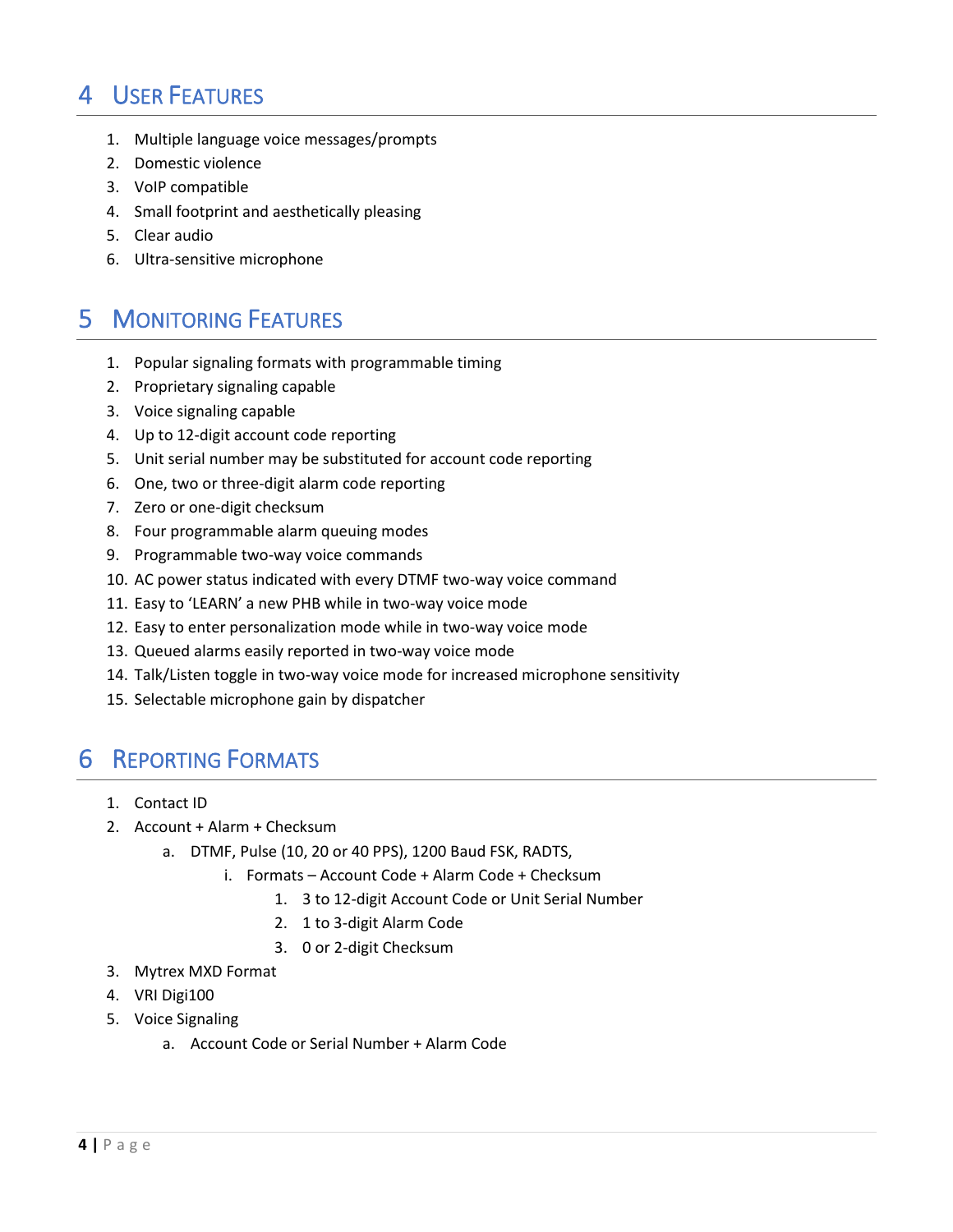# 7 ALARM CODES

- 1. Personal Help Buttons (PHBs), Wall Help Buttons or Fall Detection Banks
	- a. Four banks of PHBs or fall detectors
	- b. Four PHBs or fall detectors per bank
	- c. Help/Panic
	- d. Help/Panic with low battery
	- e. Fall
	- f. Fall with low battery
	- g. Device low battery
- 2. Two Medication Dispensers
	- a. Non-compliance
	- b. Jammed
	- c. Low battery
	- d. Supervision (if desired)
- 3. Eight Supervised Smoke Detector Zones
	- a. Smoke
	- b. Low battery
	- c. Supervisory Fail
- 4. Eight Supervised Carbon Monoxide Detector Zones
	- a. CO
	- b. Low battery
	- c. Supervisory fail
- 5. Eight Supervised Help/Panic Button zones
	- a. Help/Panic
	- b. Low battery
	- c. Supervisory fail
- 6. Base Unit Reports
	- a. Base Unit HELP
	- b. AC fail and restore reporting with programmable delays
	- c. Low battery warning
	- d. Dead battery notification
	- e. Bad battery notification
	- f. Auto dial test
	- g. Auto voice test
	- h. Reversed telephone connection
	- i. Bad charging voltage
	- j. Bad charging voltage restoral
	- k. External flash error
	- l. Automatic report back
	- m. Account activation notification
	- n. Parameter changed notification